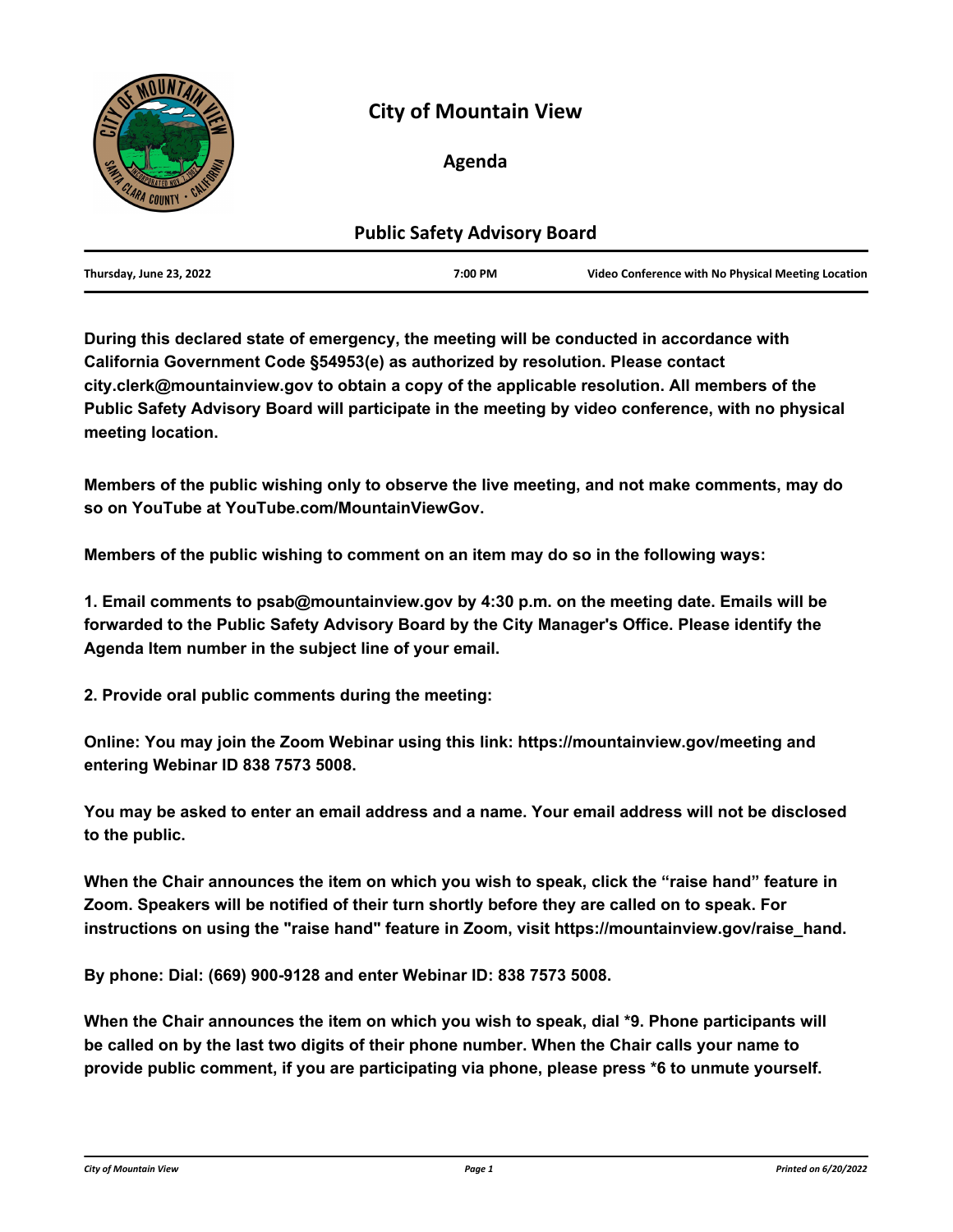**When called to speak, please limit your comments to the time allotted (up to three minutes, at the discretion of the Chair).**

#### **1. CALL TO ORDER**

#### **2. ROLL CALL**

#### **3. ORAL COMMUNICATIONS FROM THE PUBLIC**

#### **4. MINUTES APPROVAL**

**4.1** [Minutes Approval for May 26, 2022](http://mountainview.legistar.com/gateway.aspx?m=l&id=/matter.aspx?key=6647)

*Recommendation:* If there are no corrections or additions, approve these minutes

Attachments: [22.05.26 PSAB Draft Minutes](http://mountainview.legistar.com/gateway.aspx?M=F&ID=a6e17104-f4fb-446c-b090-8d908606a478.pdf)

#### **5. DISCUSSION/ACTION ITEMS**

**5.1** [Fiscal Year 2022-23 Public Safety Advisory Board Work Plan Prioritization](http://mountainview.legistar.com/gateway.aspx?m=l&id=/matter.aspx?key=6648)

*Recommendation:* Discuss and prioritize potential items and recommend the Public Safety Advisory Board Fiscal Year 2022-23 Work Plan for Council approval.

Attachments: **[FY 22-23 PSAB Work Plan Prioritization](http://mountainview.legistar.com/gateway.aspx?M=F&ID=ce60167e-0089-49ac-955d-3e3aa8407e70.pdf)** 

## **6. BOARD/STAFF COMMENTS, QUESTIONS AND REPORTS**

## **7. ADJOURNMENT**